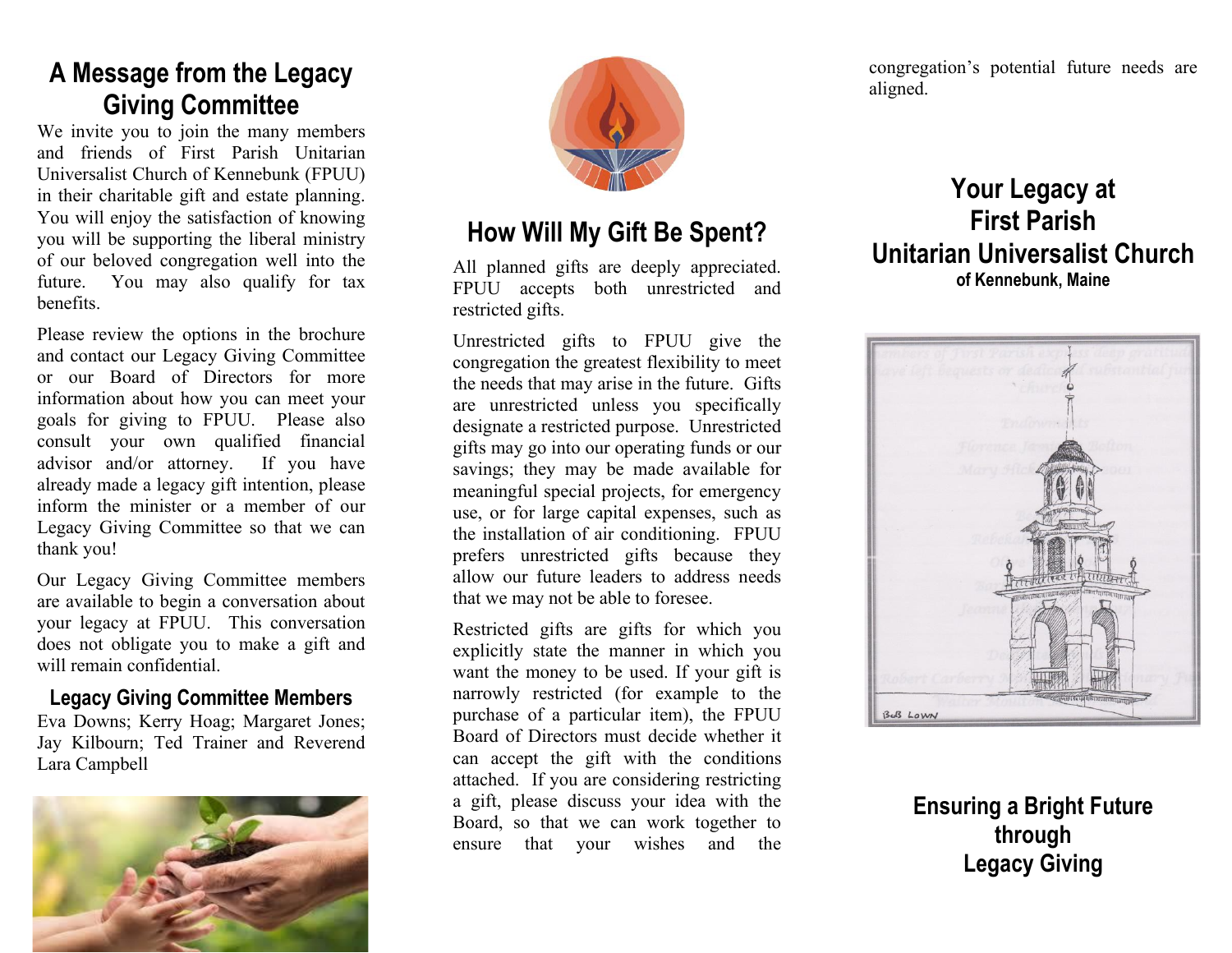**114 Main Street Kennebunk, Maine 207 -985**

### **Legacy Giving at FPUU**

Your legacy gift in support of FPUU ensures that our congregation will be vibrant for years to come. Legacy gifts are a wonderful way to provide for FPUU while making sound financial plans for yourself and your family.

Legacy gifts, sometimes called "planned gifts" , can have a tremendous impact on FPUU's long -term financial strength. Legacy gifts of all sizes are important and because of tax codes, may cost you far less than you might have thought.

Please consider these options and let us know if you are considering a Legacy Gift or if you have already included FPUU in your estate plans.



## **How Can You Support FPUU Through Planned Giving**

**BEQUESTS** Your will allows you to take care of your family after you are gone; it can also allow you to take care of FPUU for future generations. Through a bequest, you may leave a specific dollar amount, a percentage of your estate, or specific assets such as marketable securities. This is one of the simplest of Planned Gifts for estates of any size.

**SECURITIES** (such as stocks or bonds) Gifts of securities can allow you to give more by allowing you to avoid paying capital gains taxes on appreciated securities. Since FPUU pays no taxes, we will be able to sell them and realize their full value.

**RETIREMENT ASSETS** Often, a retirement plan is a pre - tax asset and, when transferred to a beneficiary, is subject to estate tax as well as income tax. Depending on tax brackets, it is sometimes true that half (or even more) of the retirement assets left in your account will go to taxes instead of to heirs. Therefore, naming FPUU as the beneficiary of your qualified retirement can make your dollars go much farther for the things you care about. As a tax exempt entity, FPUU would receive the entire value of the plan. Most often you simply need to name FPUU as a beneficiary on a form supplied by your planned administrator.

#### **FOR THOSE OVER 70 YEARS OLD** After 70 1/2 years of age, you are required to take a certain amount of money out of your retirement fund yearly (a required minimum distribution or RMD), and you are taxed on that money. However, utilizing the "IRA Charitable Rollover", you may transfer funds in an IRA account directly to FPUU. This transfer counts